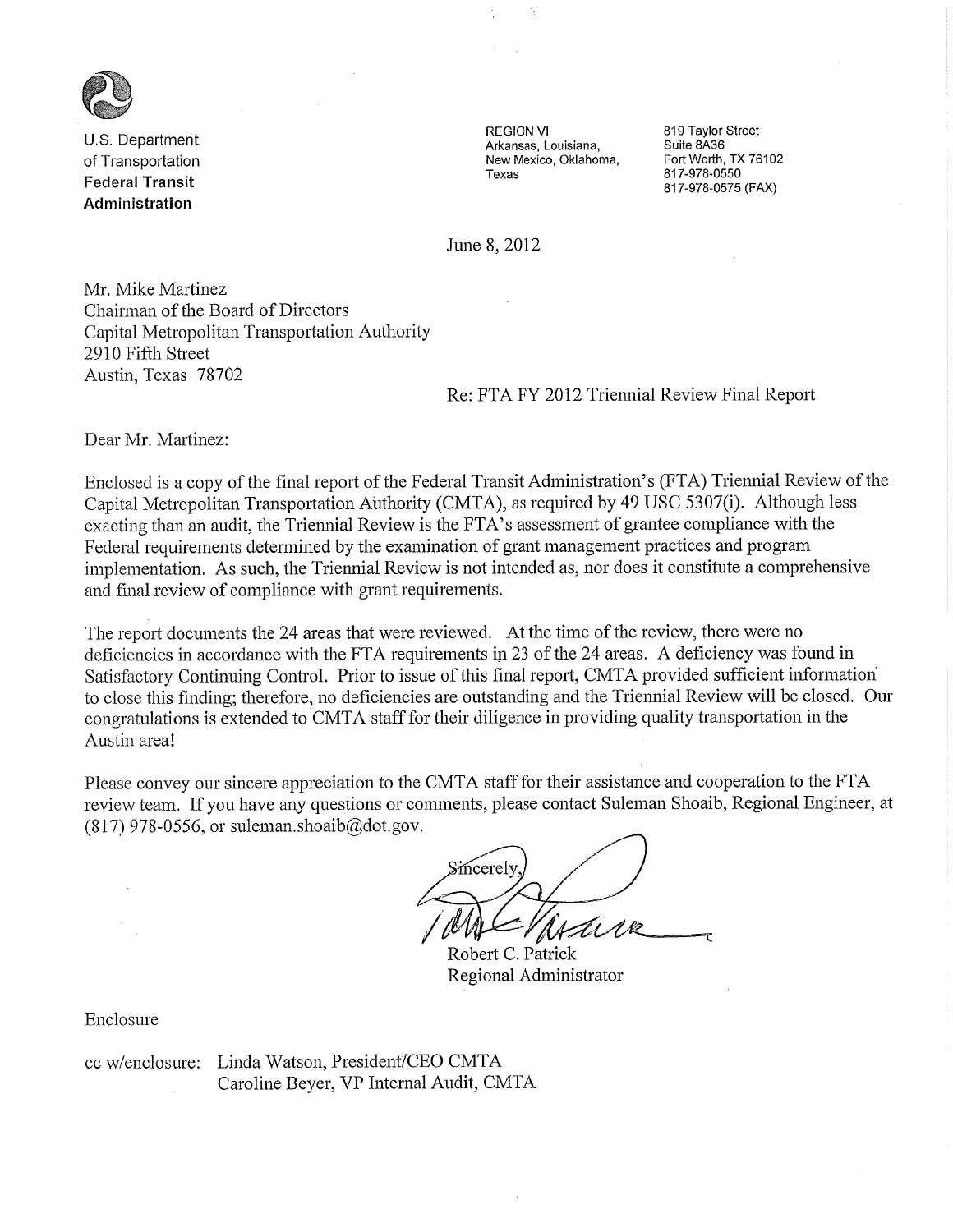# *FINAL REPORT*

# **FY2012 TRIENNIAL REVIEW**

**of the** 

# **Capital Metropolitan Transportation Authority (CMTA) Austin, Texas**

**Recipient ID: 5143**

**Desk Review: October 25, 2011 Site Visit: May 15-17, 2012**

**June 2012** 

**Prepared for the Federal Transit Administration Region VI Fort Worth, Texas**

**by** 

**Advanced Systems Technology and Management, Inc.**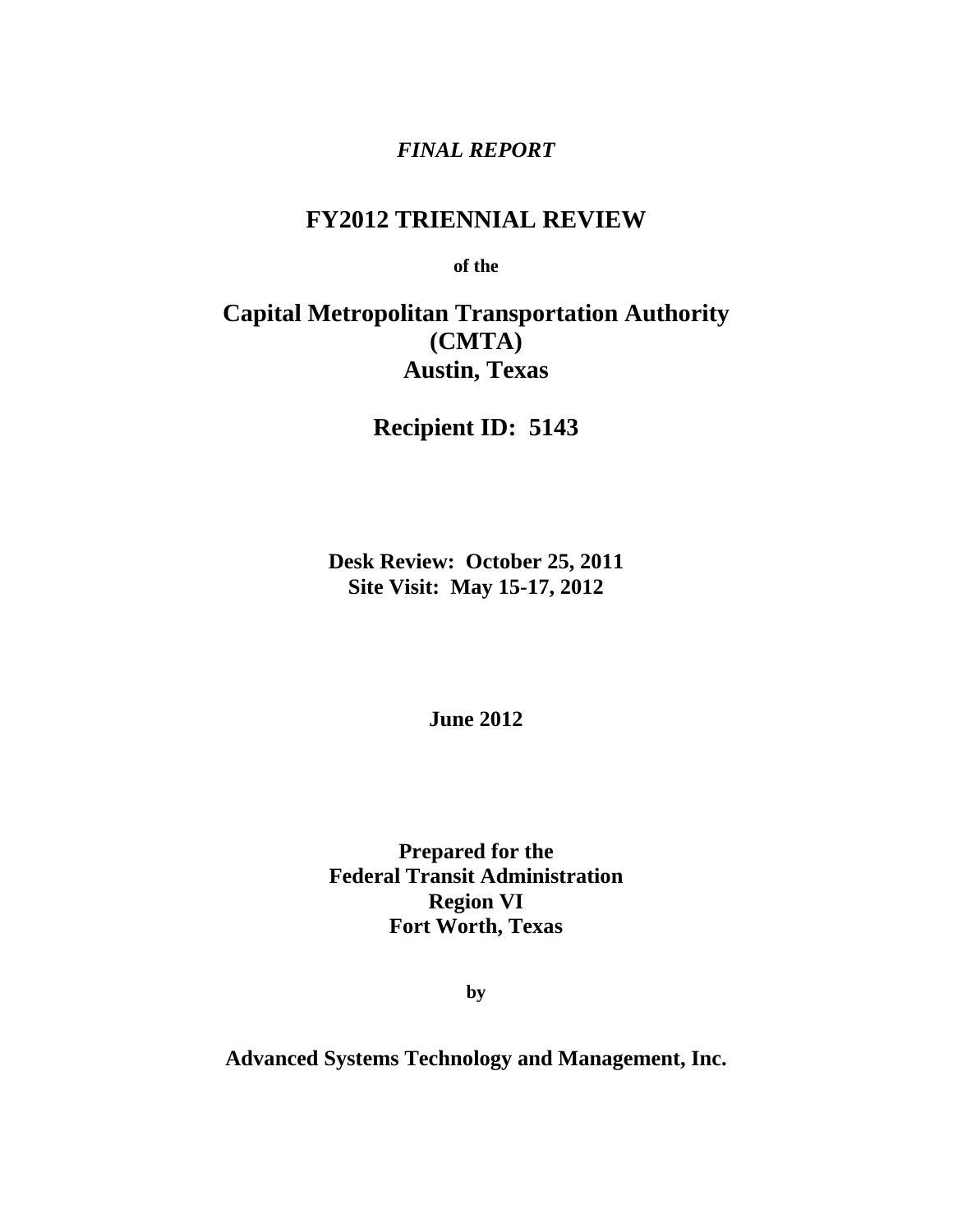# **Table of Contents**

| I.          |                                                    |  |  |  |  |
|-------------|----------------------------------------------------|--|--|--|--|
| II.         |                                                    |  |  |  |  |
| III.        |                                                    |  |  |  |  |
| IV.         |                                                    |  |  |  |  |
|             | 1.<br>2.<br>3.<br>4.<br>5.<br>6.<br>7.<br>8.<br>9. |  |  |  |  |
| $V_{\cdot}$ |                                                    |  |  |  |  |
| VI.         |                                                    |  |  |  |  |
| VII.        |                                                    |  |  |  |  |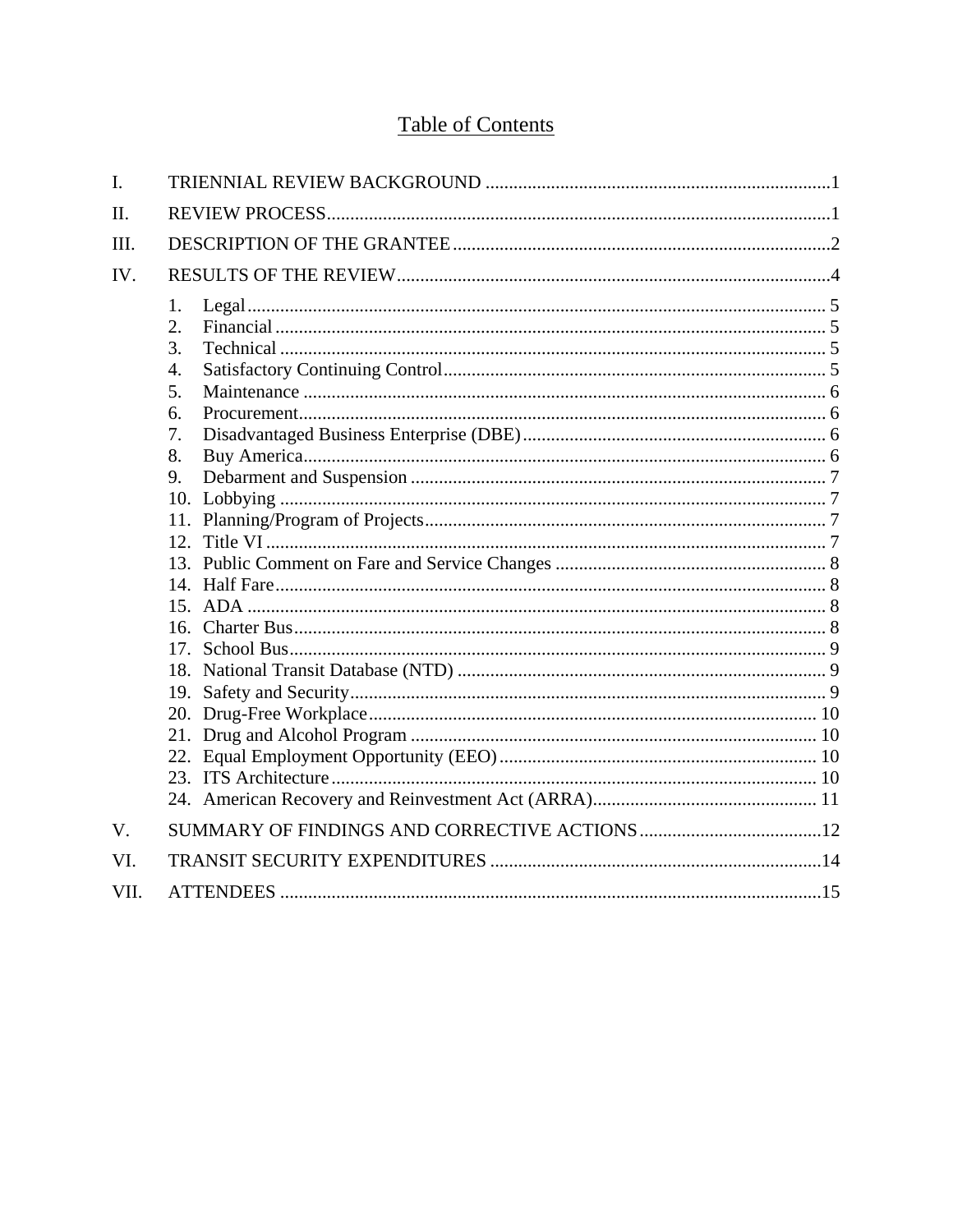#### **I. TRIENNIAL REVIEW BACKGROUND**

The United States Code, chapter 53 of title 49, requires the Federal Transportation Administration (FTA) of the United States Department of Transportation (USDOT) to perform reviews and evaluations of Urbanized Area Formula Grant activities at least every three years. This requirement is contained in 49 U.S.C. 5307(i).

- 1. At least once every three years, the Secretary shall review and evaluate completely the performance of a recipient in carrying out the recipient's program, specifically referring to compliance with statutory and administrative requirements and the extent to which actual program activities are consistent with the activities proposed under subsection (d) of this section and the planning process required under sections 5303-5306 of this title.
- 2. The Secretary may take appropriate action consistent with the review, audit and evaluation under this subsection, including making an appropriate adjustment in the amount of a grant or withdrawing the grant.

The Triennial Review includes a review of the grantee's compliance in 24 areas. The basic requirements for each of these areas are summarized below.

This report presents the findings from the Triennial Review of Capital Metropolitan Transportation Authority (CMTA) of Austin, Texas. This review was performed in accordance with FTA procedures (published in FTA Order 9010.1B, April 5, 1993) and included preliminary reviews of documents on file at the Region 6 Office in Fort Worth, TX and on-site discussions and review of the procedures, practices, and records of CMTA as deemed necessary. The review concentrated primarily on procedures and practices employed during the past three years; however, coverage was extended to earlier periods as needed to assess the policies in place and the management of grants. During the site visit, administrative and statutory requirements were discussed, documents were reviewed, and facilities were toured. Specific documents examined during the Triennial Review are available in FTA's and CMTA's files.

#### **II. REVIEW PROCESS**

The desk review was conducted in the Region VI Office on October 25, 2011. Following the desk review, a review package was sent to CMTA advising it of the site visit and indicating additional information that would be needed and issues that would be discussed.

The site visit to CMTA in Austin, Texas occurred on May  $15 - 17$ , 2012. The individuals participating in the review are listed in Section VII of this report.

At the entrance conference, the purpose of the Triennial Review and the review process were discussed. During the site visit, administrative and statutory requirements were discussed and documents were reviewed. CMTA's transit facilities were toured to provide an overview of activities related to FTA-funded projects. A sample of maintenance records for FTA-funded vehicles, facilities and equipment were examined during the site visit.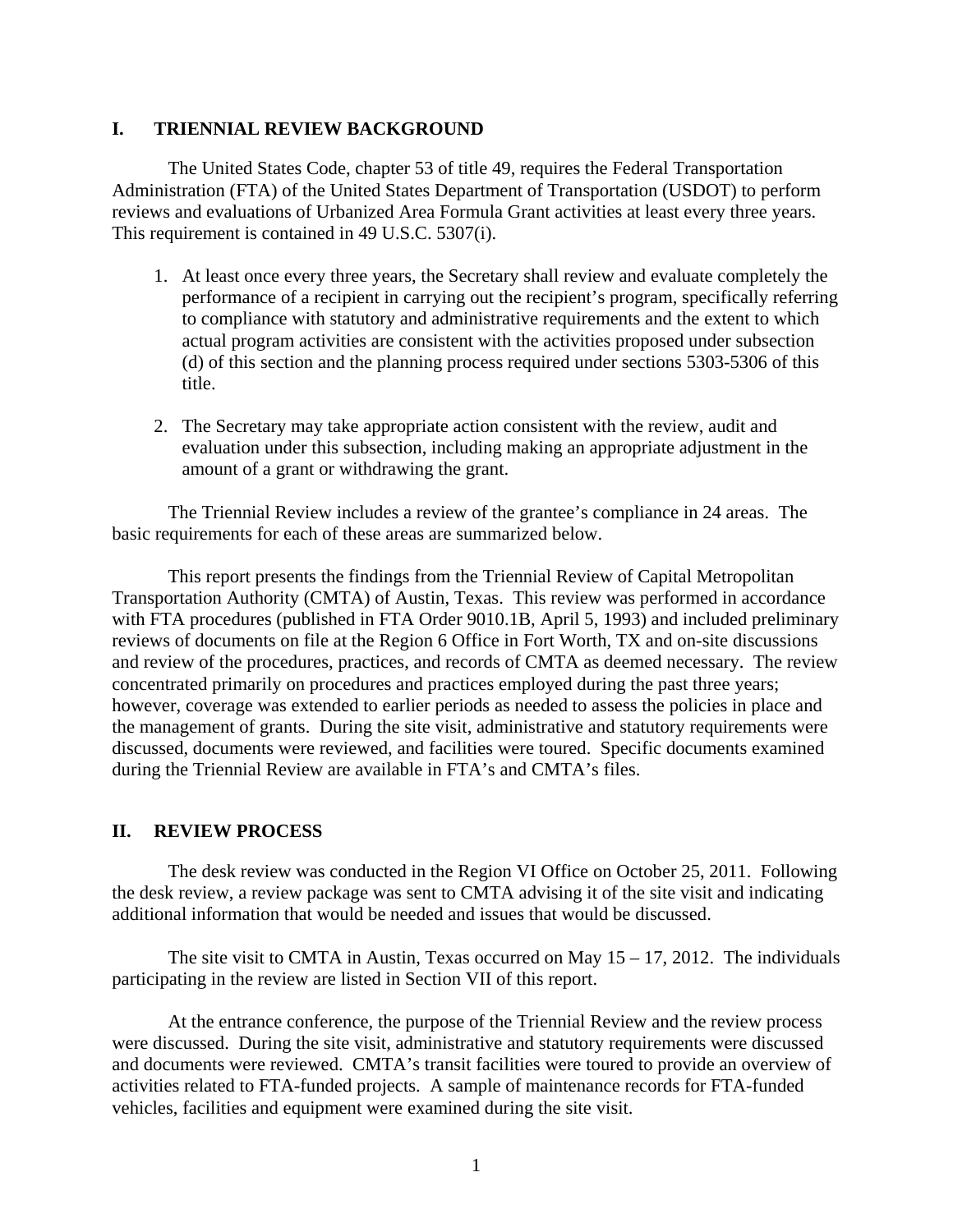Upon completion of the review, an exit conference was held with CMTA staff to discuss findings, corrective actions, and schedules. This information is summarized in the table in Section V of this report. A draft copy of this report was provided to CMTA at the exit conference.

#### **III. DESCRIPTION OF THE GRANTEE**

Since 1985, Capital Metropolitan Transportation Authority (CMTA) has provided transit service in the Austin Metropolitan area, serving all of the City of Austin and the surrounding communities of Leander, Lago Vista, Jonestown, Manor, San Leanna, Volente and Point Venture. Also, CMTA serves portions of unincorporated areas of Travis in Precinct 2 and the Anderson Mill area of Williamson County. The CMTA is a Metropolitan Transportation Authority created in 1985 under the laws of the State of Texas. CMTA contracts with a subsidiary non-profit company, Star Tran, Inc., for management services and both fixed-route and paratransit operations. CMTA also has contracts for fixed-route services with First Transit, Veolia Transportation and Capital Area Rural Transportation (CARTS). Paratransit operations are performed by StarTran, Inc., and LeFleur Transportation, as well as taxi contractors Austin Cab, and Greater Austin Transportation Company. The population of its service area is approximately 936,363.

CMTA also provides a 32-mile commuter rail service between downtown Austin and Leander through a contract with Herzog Transit Services, Inc. The commuter rail service was started in March of 2010, and is currently funded 100% through local sources. For over 25 years, CMTA also operates a 163 mile freight rail system that has served the Austin community and has carried approximately 45,000 freight cars during 2011. The freight service is estimated to have removed around 180,000 trucks from the area's highways.

CMTA operates a network of 77 fixed-routes. Service is provided week days from 4:00 a.m. to midnight, Saturdays from 5:00 AM until 3:00 AM, and Sunday from 6:00 a.m. to 11:00 p.m. The grantee's complementary paratransit service, known as MetroAccess, operates during the same days and times as the fixed route service.

The basic adult fare for fixed-route service is \$1.00. Senior citizens (65+ years of age), disabled persons, and Medicare cardholders with a Capital Metro issued ID, Active & Reserve Duty Military (w/ID), and Students 6-18 years of age (w/school ID) ride at half the basic fare (\$0.50) during all service hours. Children 5 years of age and under ride for free when accompanied by an adult. The fare for ADA paratransit service is \$1.50 for a single trip.

CMTA operates a fleet of 386 buses for fixed-route service. Its bus fleet consists of standard 30-, 35-, 40- and 45-foot transit coaches. The current peak requirement is for 322 vehicles. CMTA also has a fleet of 66 mini-buses and 43 sedans which are operated by StarTran, Inc. in providing ADA paratransit service. CMTA also provides 144 vehicles for a volunteer driver vanpool service known as MetroRideshare.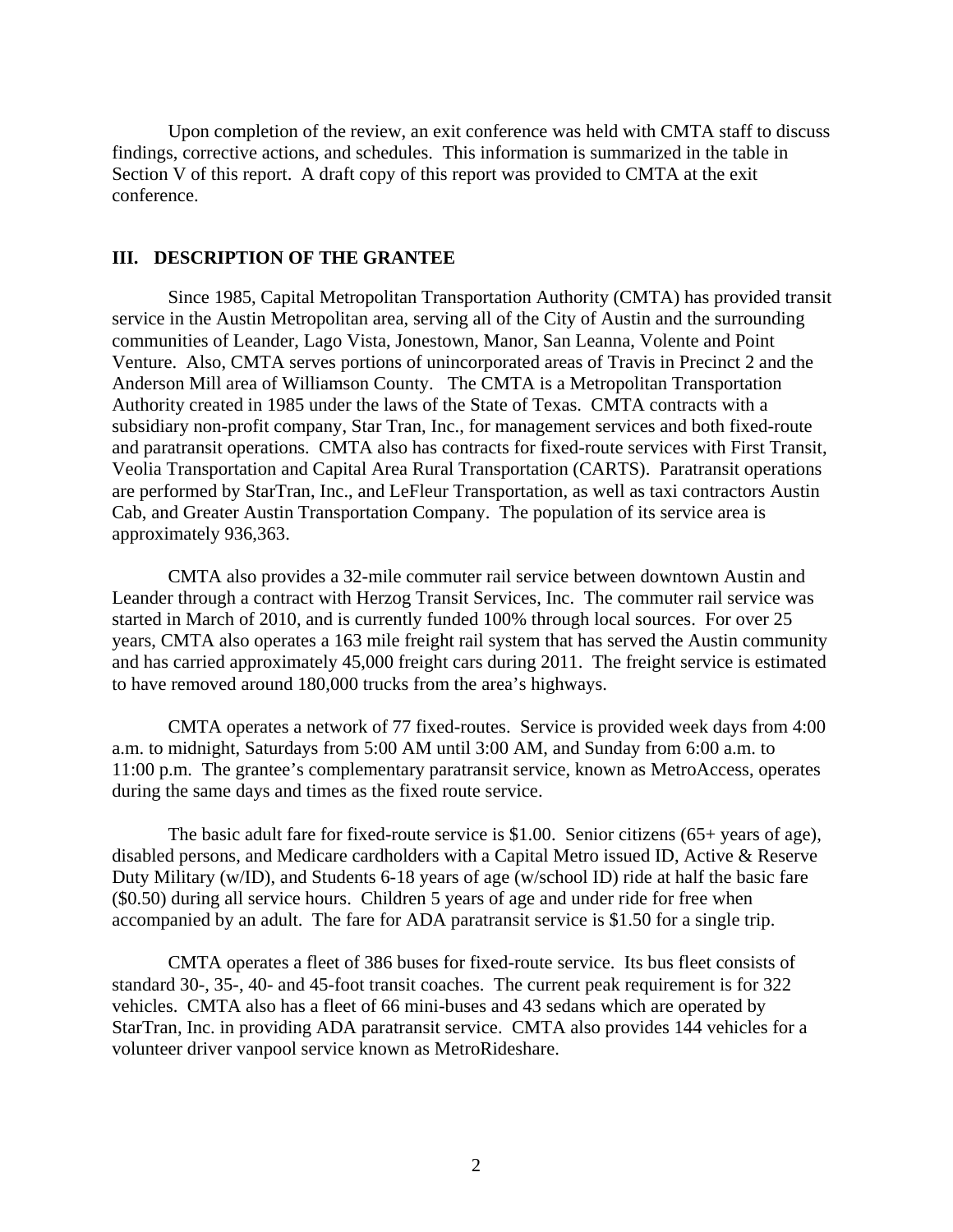CMTA and its contractors operate from several facilities including an administration and maintenance facility on East Fifth Street; a second administrative facility on 624 E. Pleasant Valley in Austin; a maintenance facility on Ed Bluestein Avenue; and a North Austin facility near Burnet Road. CMTA also serves 15 Park & Ride facilities throughout its service area.

CMTA's National Transit Database Report for FY2011 provided the following financial and operating statistics for its fixed-route, paratransit, and vanpool services:

|                            | <b>Fixed-Route</b><br><b>Service</b><br>(DO & PT) | <b>Paratransit</b><br><b>Service</b><br>(DO & PT) | <b>Vanpool</b><br>(DO) | <b>Commuter</b><br>Rail (PT) |
|----------------------------|---------------------------------------------------|---------------------------------------------------|------------------------|------------------------------|
| <b>Unlinked Passengers</b> | 33,486,970                                        | 646,999                                           | 228,636                | 37,666                       |
| Revenue Hours              | 1,091,284                                         | 346,193                                           | 42,080                 | 10,782                       |
| <b>Operating Expenses</b>  | \$114,463,096                                     | \$28,006,024                                      | \$1,240,439            | \$9,388,517                  |

Over the past three years, CMTA has completed the following procurements/projects:

- Purchased 47 replacement ADA accessible vans vehicles.
- Purchased 33 40-foot replacement buses.
- Purchased 7 35-foot replacement buses
- Built the 32 mile urban commuter rail line which includes 9 rail stations and a maintenance facility.
- Completed delivery of the Hybrid Bus Replacements purchased with Grant TX-03-0287.

CMTA projects that are currently on-going include:

- Rails with Trails will construct approximately 3 miles of bicycle and pedestrian way within public right-of-way parallel to the Capital Metro owned rail line and Airport Blvd., from Highland Mall to Crestview/Morrow. The project includes engineering/design, clearing, demolition and grading for a 10 ft. wide concrete trail with decomposed granite shoulders, necessary drainage, landscaping, signage, and passenger amenities. The trail is to be separated from the rail line by a continuous hedge and approximately 13 ft. of clear zone. The project is part of the Capital Metro Rails and Trails program to provide a continuous bicycle and pedestrian way adjacent to the 32 mile Capital METRORail Red Line. The project provides access to residents and employers as well as enhanced safety for pedestrians and bicyclists, encouraging more commuting and utilitarian bicycle and walking trips. The total project cost for this segment is \$1,900,000, with no anticipated land acquisition, and any amount over the federal amount utilizing local funds.
- The MetroRapid Bus project has been underway since FY11 and was awarded a \$38M Project Construction Grant Agreement (PCGA) by FTA Administrator Rogoff. The grant became active as of 4/16/2012 just days after the PCGA was signed, and the accrued expenditures that were protected by an LONP were drawn on 5/2/2012. The project consists of high-tech buses operating with limited, well defined stops and traffic signal prioritization. It includes design and construction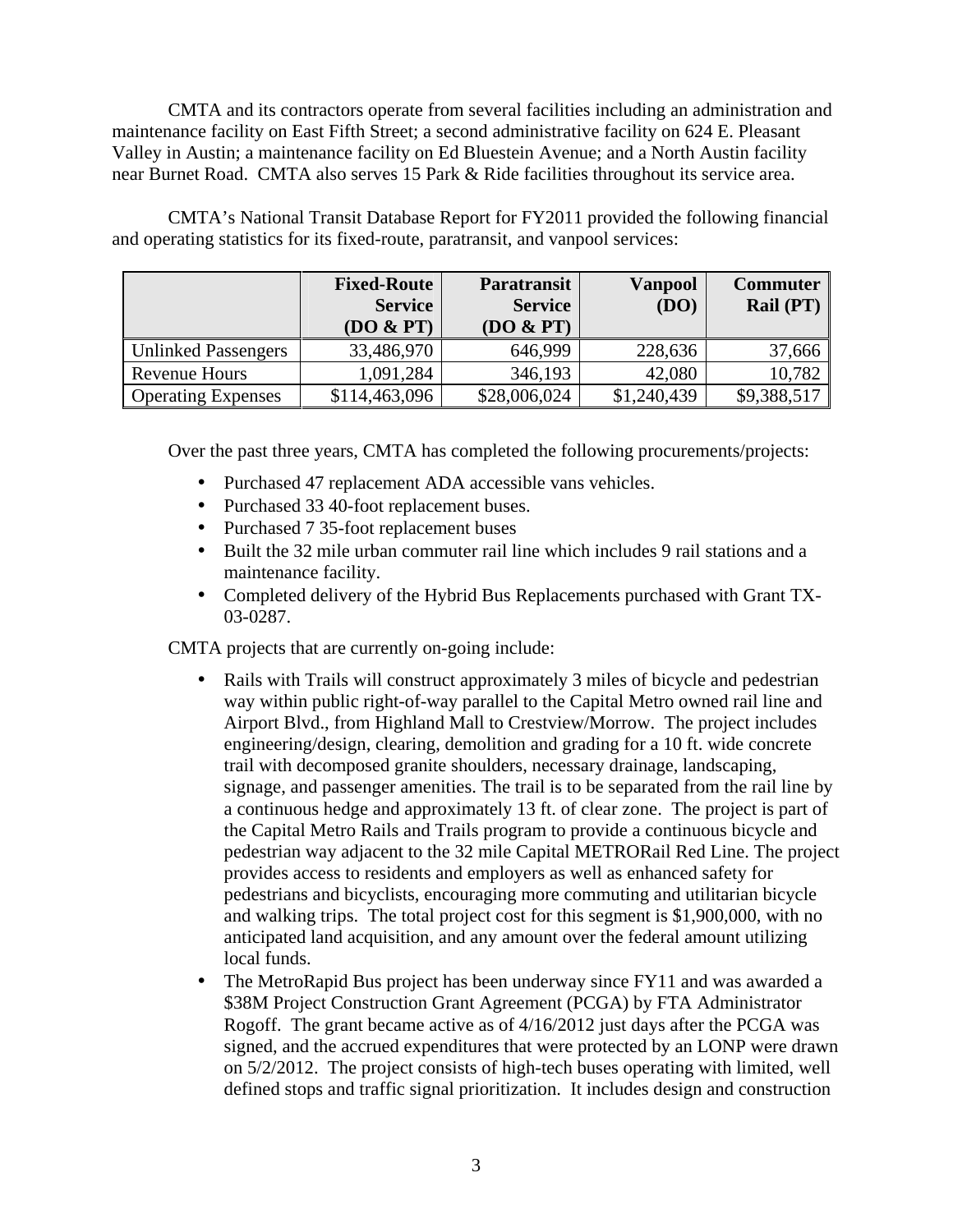of two corridors: North Lamar to South Congress, and South Lamar to Burnet Road. Design and construction of bus stops, traffic signal modifications with the City of Austin, and the purchase of new buses are all part of this project.

- Bus replacements are continuing.
- Bus stop shelter upkeep and accessibility work and amenities are on-going.
- Security camera and surveillance storage systems and related equipment continue to be progressed.

Over the next three years, CMTA plans on advancing the following projects:

- Replace CNG fueling station and CNG buses.A natural gas facility and natural gas bus replacement project is in the planning stages.
- Revitalizing Central Austin Communities with Multimodal Connections (subject to successful TIGER grant award). This project will increase rail transit service to two central Austin revitalization districts; Plaza Saltillo TOD District to the east, and the Waller Creek district to the west. Project components will optimize rail grade crossings on 24 streets, improve rail service, provide new bicycle and pedestrian connections to local transit stations in the two districts, create a multimodal promenade connecting multi-use trails along Lady Bird Lake with the bicycle network, and establish an intermodal gateway to improve connections across I-35 in downtown Austin.
- Plaza Saltillo Transit Oriented Development (TOD) Track Relocation. This MetroRail track relocation project will result in the relocation and double-tracking of MetroRail through the Plaza Saltillo TOD area, providing increased opportunities for future transit/TOD usage.
- TOD last mile initiative. This initiative includes multiple components, including secured bike storage at rail stops and other transit access points, to enhance connectivity to and from nearby neighborhoods and activity centers.

#### *ARRA Projects*

CMTA was awarded one ARRA grant, TX-96-X024. This grant is specifically for the following projects:

- The Rails with Trails Project.
- Surveillance and Security equipment purchasing and replacement.
- Vehicle replacement.
- Operating Assistance.

## **IV. RESULTS OF THE REVIEW**

The Triennial Review focused on CMTA's compliance in 24 areas. This section provides a discussion of the basic requirements and findings in each area. Deficiencies were found in Satisfactory Continuing Control. No deficiencies were found with the FTA requirements in 23 areas.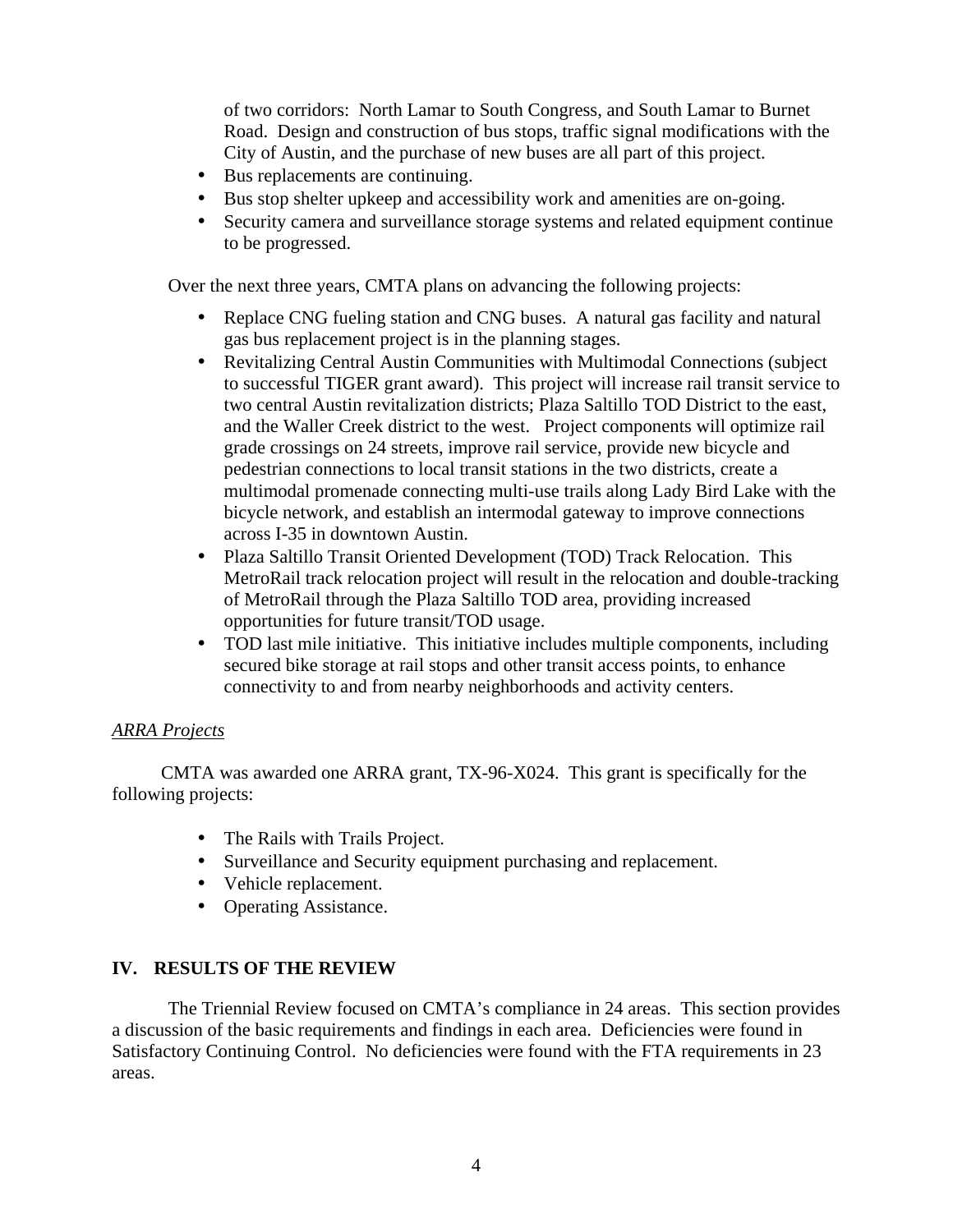### **1. Legal**

Basic Requirement: The grantee must be eligible and authorized under state and local law to request, receive, and dispense FTA funds and to execute and administer FTA funded projects. The authority to take actions and responsibility on behalf of the grantee must be properly delegated and executed.

Finding: During this Triennial Review of CMTA, no deficiencies were found with the FTA requirements for Legal.

### **2. Financial**

Basic Requirement: The grantee must demonstrate the ability to match and manage FTA grant funds, cover cost increases and operating deficits, financially maintain and operate FTA funded facilities and equipment, and conduct and respond to applicable audits.

Finding: During this Triennial Review of CMTA, no deficiencies were found with the FTA requirements for Financial.

### **3. Technical**

Basic Requirement: The grantee must be able to implement the FTA-funded projects in accordance with the grant application, Master Agreement, and all applicable laws and regulations, using sound management practices.

Finding: During this Triennial Review of CMTA, no deficiencies were found with the FTA requirements for Technical.

## **4. Satisfactory Continuing Control**

Basic Requirement: The grantee must maintain control over real property, facilities, and equipment and ensure that they are used in transit service.

Finding: During this Triennial Review of CMTA, deficiencies were found with the FTA requirements for Satisfactory Continuing Control.

CMTA has real property purchased under Grants No. TX-05-0130 and TX-90-X070 that is not used for transit purposes. CMTA does not have a written excess real property utilization plan or prepared a written plan for disposing of it.

Corrective Action and Schedule: By August 14, 2012, CMTA needs to provide the FTA Regional Office a written excess real property utilization plan for all property no longer needed to carry out any transit purpose. CMTA's plan should identify and explain the reason for the excess property. It should follow FTA Circular 5010.1D and the inventory list should include such things as: property location, summary of any conditions on the title, original acquisition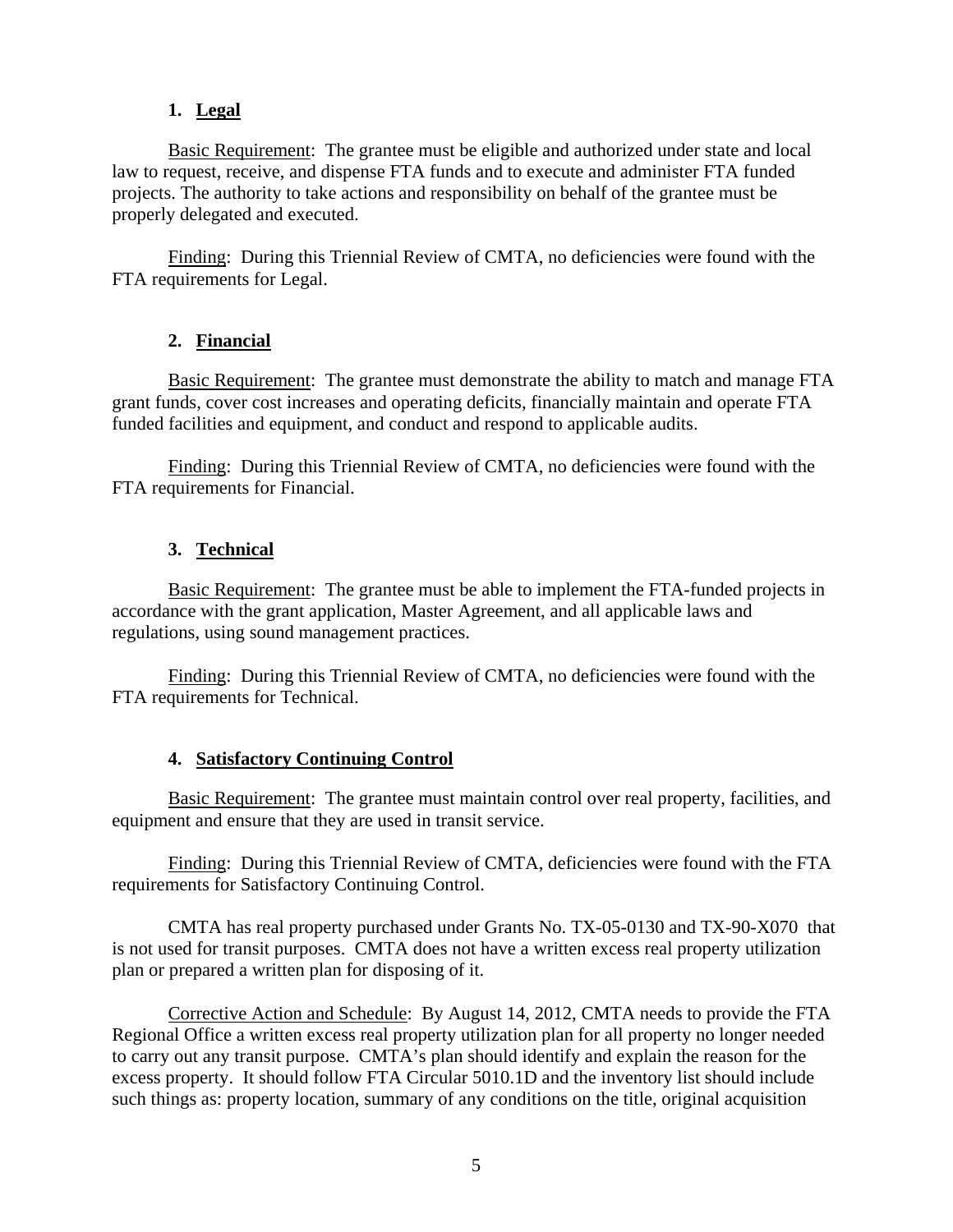cost, Federal participation ratio, FTA grant number, appraised value and date, description of improvements, current use of the property, and anticipated or proposed disposition or action. In addition CMTA should submit to the Regional Office a written procedure that requires internal approvals by appropriate officials for the disposition of FTA funded assets. **Prior to issue of this final report, CMTA provided the FTA Regional Office with sufficient documentation to close this finding.**

### **5. Maintenance**

Basic Requirement: Grantees and their subrecipients must keep Federally funded equipment and facilities in good operating order and maintain ADA accessibility features.

Findings: During this Triennial Review of CMTA, no deficiencies were found with the FTA requirements for Maintenance.

### **6. Procurement**

Basic Requirement: FTA grantees use their own procurement procedures that reflect applicable state and local laws and regulations, provided that the process ensures competitive procurement and the procedures conform to applicable Federal law, including 49 CFR Part 18 (specifically Section 18.36) and FTA Circular 4220.1F, "Third Party Contracting Guidance."

Finding: During this Triennial Review of CMTA, no deficiencies were found with the FTA requirements for Procurement.

## **7. Disadvantaged Business Enterprise (DBE)**

Basic Requirement: The grantee must comply with 49 CFR Part 26 to ensure nondiscrimination in the award and administration of DOT-assisted contracts. Grantees also must create a level playing field on which DBEs can compete fairly for DOT-assisted contracts.

Finding: During this Triennial Review of CMTA, no deficiencies were found with the USDOT requirements for DBE.

## **8. Buy America**

Basic Requirement: Federal funds may not be obligated unless steel, iron, and manufactured products used in FTA funded projects are produced in the United States. Grantees must conduct pre-award and post-delivery audits of purchases of revenue rolling stock in order to verify that Buy America provisions, Federal Motor Vehicle Safety Standards, and purchaser's requirements are met.

Finding: During this Triennial Review of CMTA, no deficiencies were found with the FTA requirements for Buy America.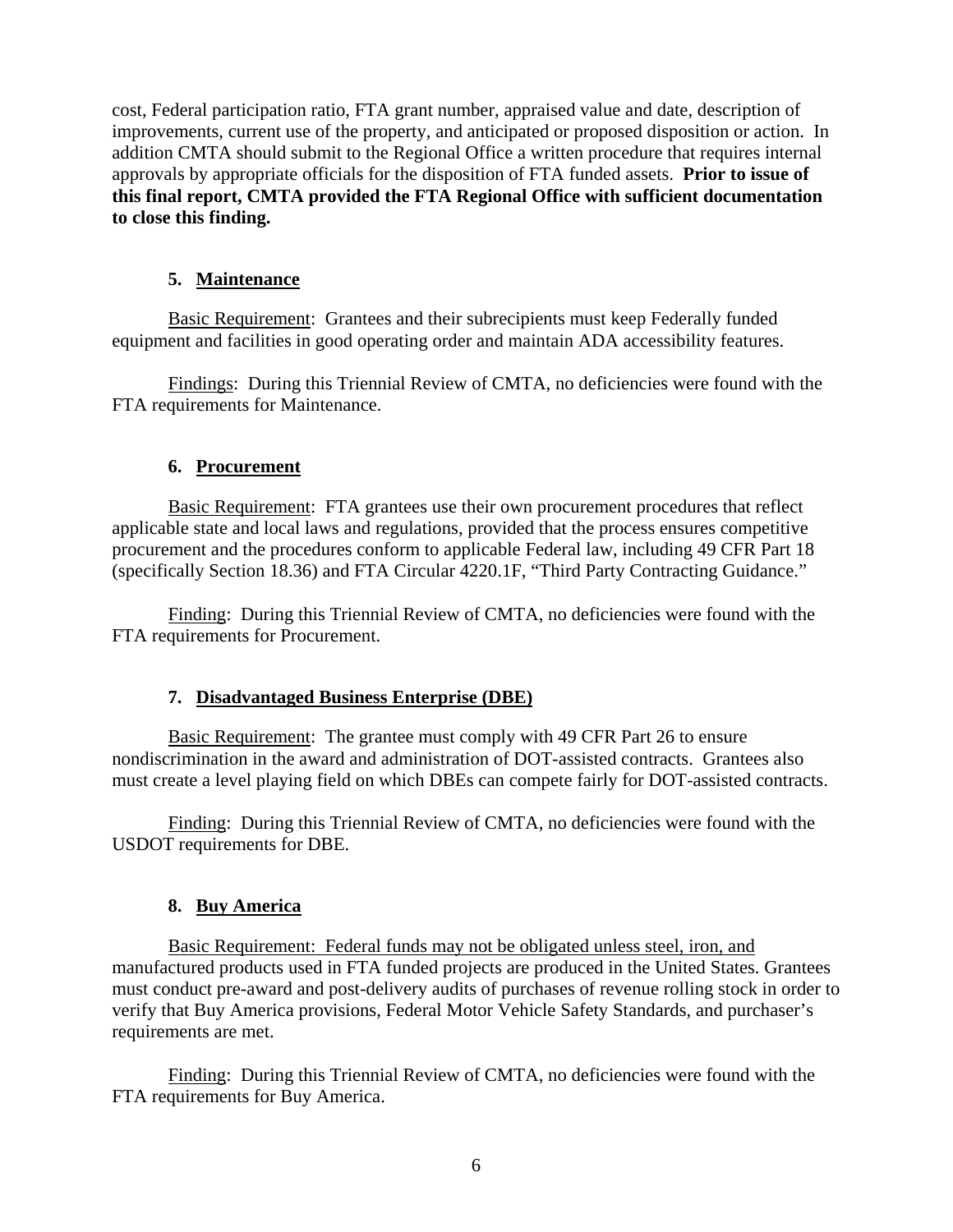#### **9. Debarment and Suspension**

Basic Requirement: Debarment and suspension are tools used to protect the public from fraud, waste, and abuse in Federal transactions. Grantees and subgrantees must not make any award or permit any award (subgrant or contract) at any tier to any party that is debarred or suspended or is otherwise excluded from or ineligible for participation in Federal assistance programs

Finding: During this Triennial Review of CMTA, no deficiencies were found with the FTA requirements for Debarment and Suspension.

#### **10. Lobbying**

Basic Requirement: Recipients of Federal grants and contracts exceeding \$100,000 must certify compliance with Restrictions on Lobbying before they can receive funds.

Finding: During this Triennial Review of CMTA, no deficiencies were found with the FTA requirements for Lobbying.

#### **11. Planning/Program of Projects**

Basic Requirement: The grantee must participate in the transportation planning process in accordance with FTA requirements, SAFETEA-LU, and the metropolitan and statewide planning regulations.

Grantees must develop and/or participate in a locally developed, coordinated public transit-human services transportation plan that identifies the transportation needs of individuals with disabilities, older adults, and people with low incomes, provides strategies for meeting those local needs, and prioritizes transportation services for funding and implementation.

Each recipient of a Section 5307 grant shall have complied with the public participation requirements of Section  $5307(c)(1)$  through (7). Each grantee is required to develop, publish, afford an opportunity for a public hearing on, and submit for approval a Program of Projects (POP).

Finding: During this Triennial Review of CMTA, no deficiencies were found with the FTA requirements for planning/POP.

#### **12. Title VI**

Basic Requirement: The grantee must ensure that no person in the United States shall, on the grounds of race, color, or national origin, be excluded from participating in, be denied the benefits of, or be subject to discrimination under any program or activity receiving Federal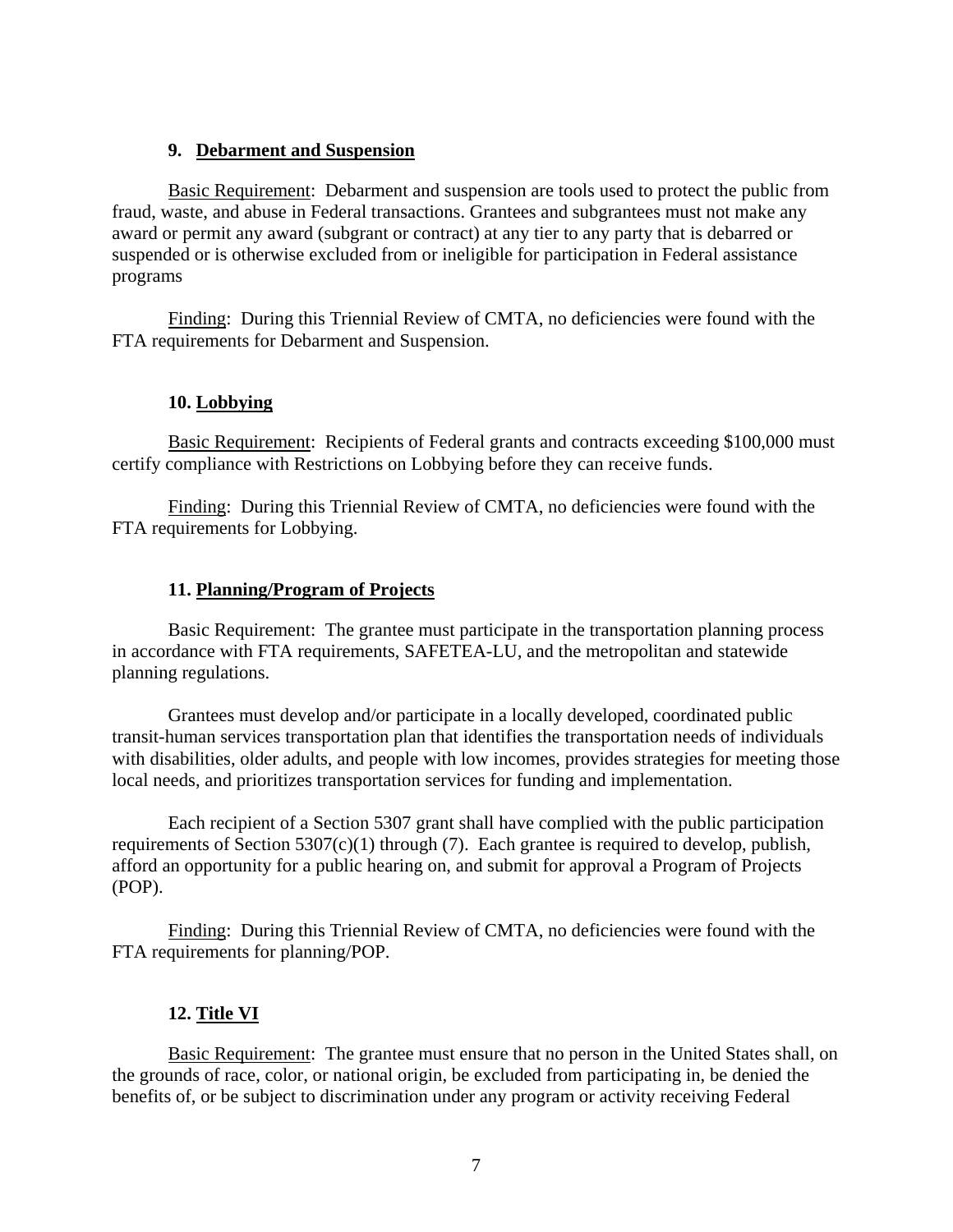financial assistance. The grantee must ensure that Federally supported transit services and related benefits are distributed in an equitable manner.

Finding: During this Triennial Review of CMTA, no deficiencies were found with the FTA requirements for Title VI.

#### **13. Public Comment on Fare and Service Changes**

Basic Requirement: Section 5307 grantees are expected to have a written locally developed process for soliciting and considering public comment before raising a fare or carrying out a major transportation service reduction.

Finding: During this Triennial Review of CMTA, no deficiencies were found with the FTA requirements for Fare Increases and Service Reductions.

#### **14. Half Fare**

Basic Requirement: During non-peak hours for fixed route service supported with Section 5307 assistance, fares charged elderly persons, persons with disabilities or an individual presenting a Medicare card will not be more than half the peak hour fare.

Finding: During this Triennial Review of CMTA, no deficiencies were found with the FTA requirements for Half Fare.

#### **15. ADA**

Basic Requirement: Titles II and III of the Americans with Disabilities Act of 1990 provide that no entity shall discriminate against an individual with a disability in connection with the provision of transportation service. The law sets forth specific requirements for vehicle and facility accessibility and the provision of service, including complementary paratransit service.

Finding: During this Triennial Review of CMTA, no deficiencies were found with the FTA requirements for ADA.

#### **16. Charter Bus**

Basic Requirement: FTA grantees are prohibited from using Federally funded equipment and facilities to provide charter service if a registered private charter operator expresses interest in providing the service. Grantees are allowed to operate community based charter services excepted under the regulations.

Finding: During this Triennial Review of CMTA, no deficiencies were found with the FTA requirements for Charter Bus.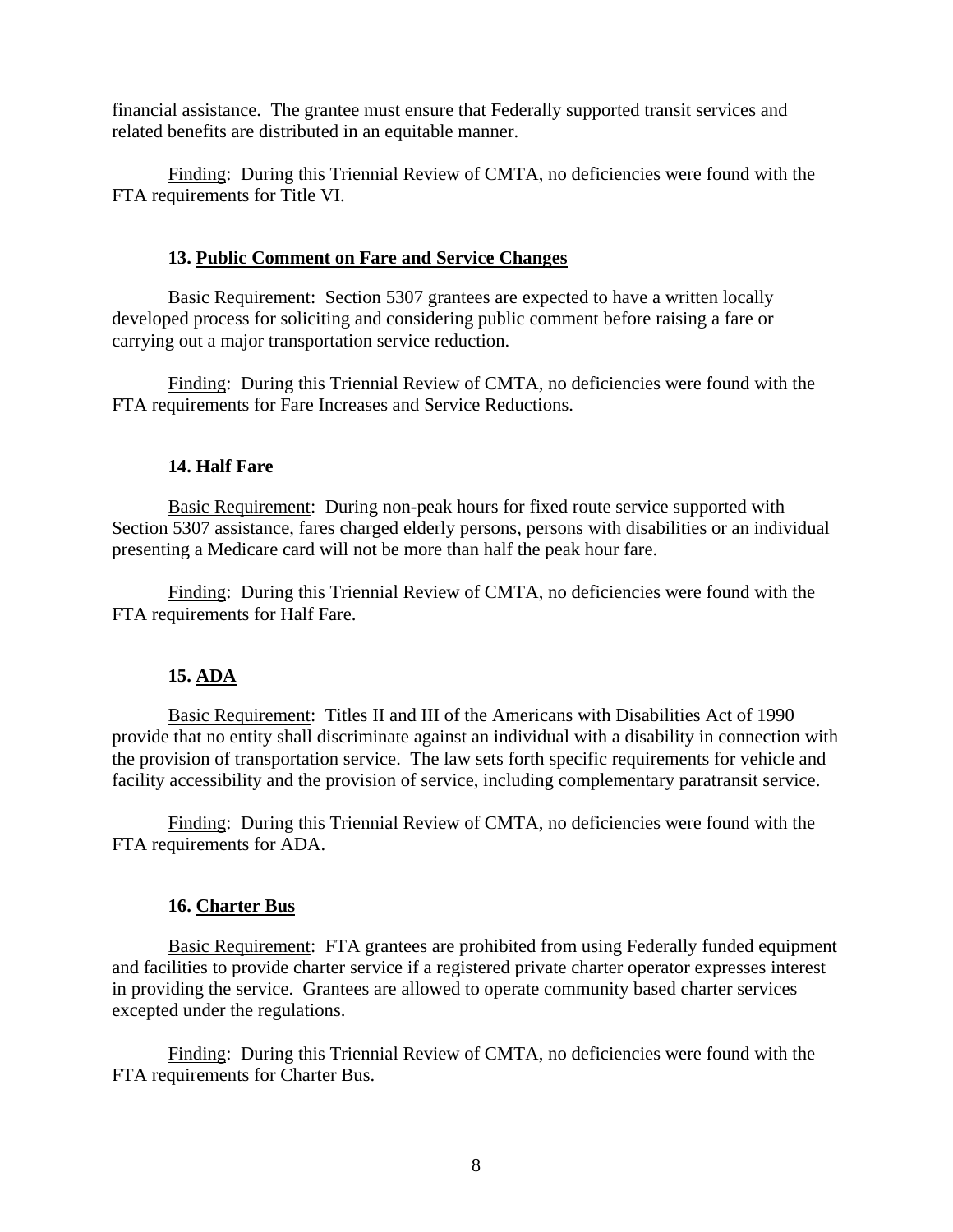#### **17. School Bus**

Basic Requirement: Grantees are prohibited from providing exclusive school bus service unless the service qualifies and is approved by the FTA Administrator under an allowable exemption. Federally funded equipment or facilities cannot be used to provide exclusive school bus service. School tripper service that operates and looks like all other regular service is allowed.

Finding: During this Triennial Review of CMTA, no deficiencies were found with the FTA requirements for School Bus.

#### **18. National Transit Database (NTD)**

Basic Requirement: Grantees that receive 5307 and 5311 grant funds must collect, record, and report financial and non-financial data in accordance with the Uniform System of Accounts (USOA) and the *National Transit Database (NTD) Reporting Manual* as required by 49 USC 5335(a).

Finding: During this Triennial Review of CMTA, no deficiencies were found with the FTA requirements for National Transit Database.

#### **19. Safety and Security**

Basic Requirement: Under the safety authority provisions of the Federal transit laws, the Secretary has the authority to investigate the operations of the grantee for any conditions that appear to create a serious hazard of death or injury, especially to patrons of the transit service.

As recipients of Urbanized Area Formula Grant Program funds, grantees must annually certify that they are spending at least one percent of such funds for transit security projects or that such expenditures for security systems are not necessary.

FTA and the Department of Homeland Security's (DHS) Transportation Security Administration (TSA) have developed a list of 17 Security and Emergency Management Action Items for Transit Agencies. The action items aim to elevate security readiness throughout the public transportation industry by establishing baseline measures that transit agencies should employ.

The goal of FTA's Safety and Security Program is to achieve the highest practical level of safety and security in all modes of transit. To this end, FTA continuously promotes the awareness of safety and security throughout the transit community by establishing programs to collect and disseminate information on safety/security concepts and practices. In addition, FTA develops guidelines that transit systems can apply in the design of their procedures and by which to compare local actions. Many of the questions in this review area are designed to determine what efforts grantees have made to develop and implement safety, security, and emergency management plans. While there may not be specific requirements associated with all of the questions, grantees are encouraged to implement the plans, procedures, and programs referenced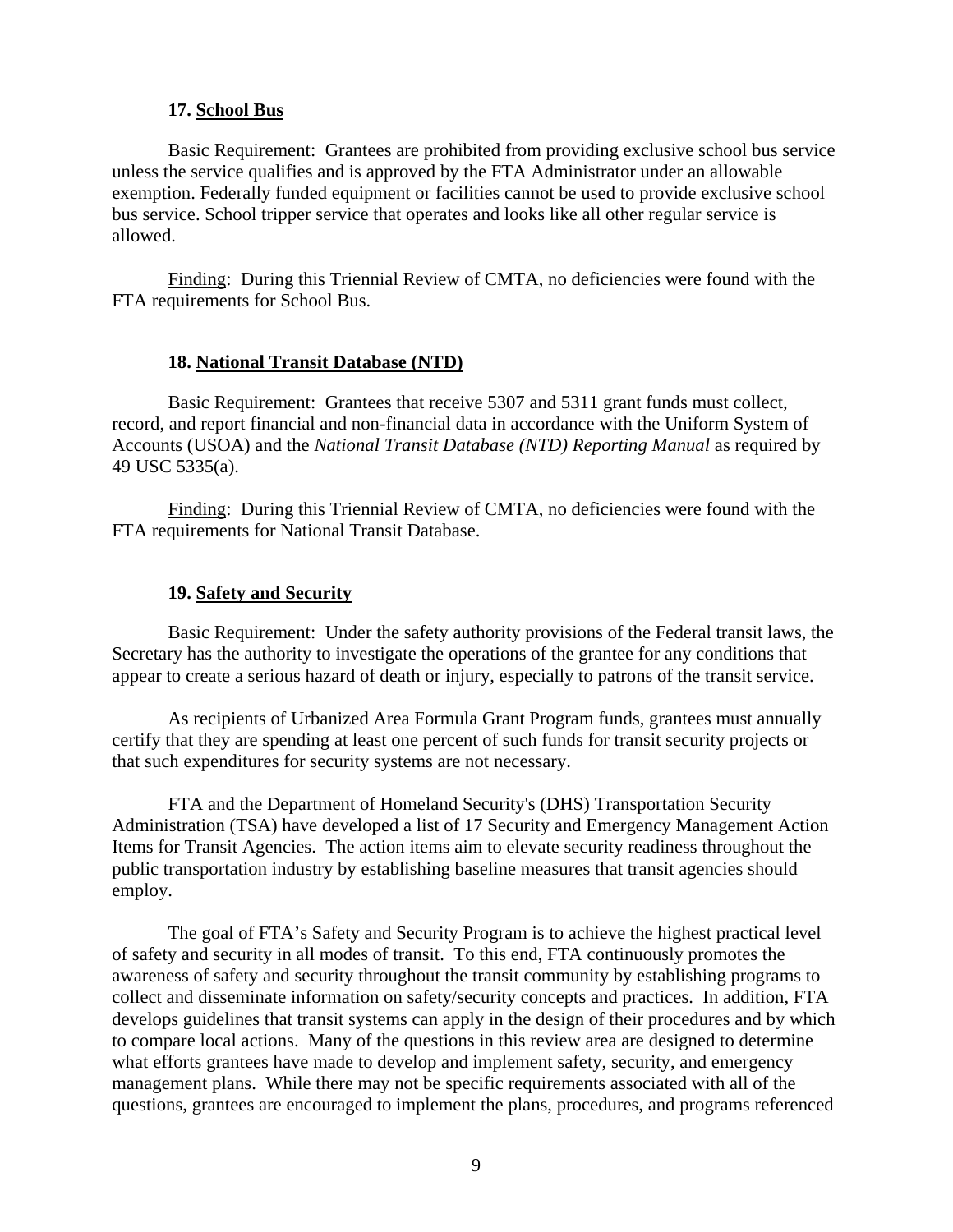in these questions. For this reason, findings in this area will most often result in advisory comments rather than deficiencies.

Finding: A summary, of CMTA's expenditures of Section 5307 funds for security projects, is provided in Section VI of this report.

During this Triennial Review of CMTA, no deficiencies were found with the FTA requirements for Safety and Security.

#### **20. Drug-Free Workplace**

Basic Requirement: FTA grantees are required to maintain a drug-free workplace for all employees and to have an ongoing drug-free awareness program.

Finding: During this Triennial Review of CMTA, no deficiencies were found with the FTA requirements for Drug-free Workplace.

### **21. Drug and Alcohol Program**

Basic Requirement: Grantees receiving Urbanized Area Formula Program (Section 5307), Non-Urbanized Area Formula Program (Section 5311), or Capital Investment Program (Section 5309) funds must have a drug and alcohol testing program in place for all safetysensitive employees.

Finding: During this Triennial Review of CMTA, no deficiencies were found with the FTA requirements for the Drug and Alcohol Program.

## **22. Equal Employment Opportunity (EEO)**

Basic Requirement: The grantee must ensure that no person in the United States shall on the grounds of race, color, religion, national origin, sex, age, or disability be excluded from participating in, or denied the benefits of, or be subject to discrimination in employment under any project, program, or activity receiving Federal financial assistance under the Federal transit laws. (Note: EEOC's regulation only identifies/recognizes religion and not creed as one of the protected groups.)

Finding: During this Triennial Review of CMTA, no deficiencies were found with the FTA requirements for EEO.

#### **23. ITS Architecture**

Basic Requirement: Intelligent Transportation Systems (ITS) projects funded by the Highway Trust Fund and the Mass Transit Account must conform to the National ITS Architecture, as well as to United States Department of Transportation adopted ITS Standards.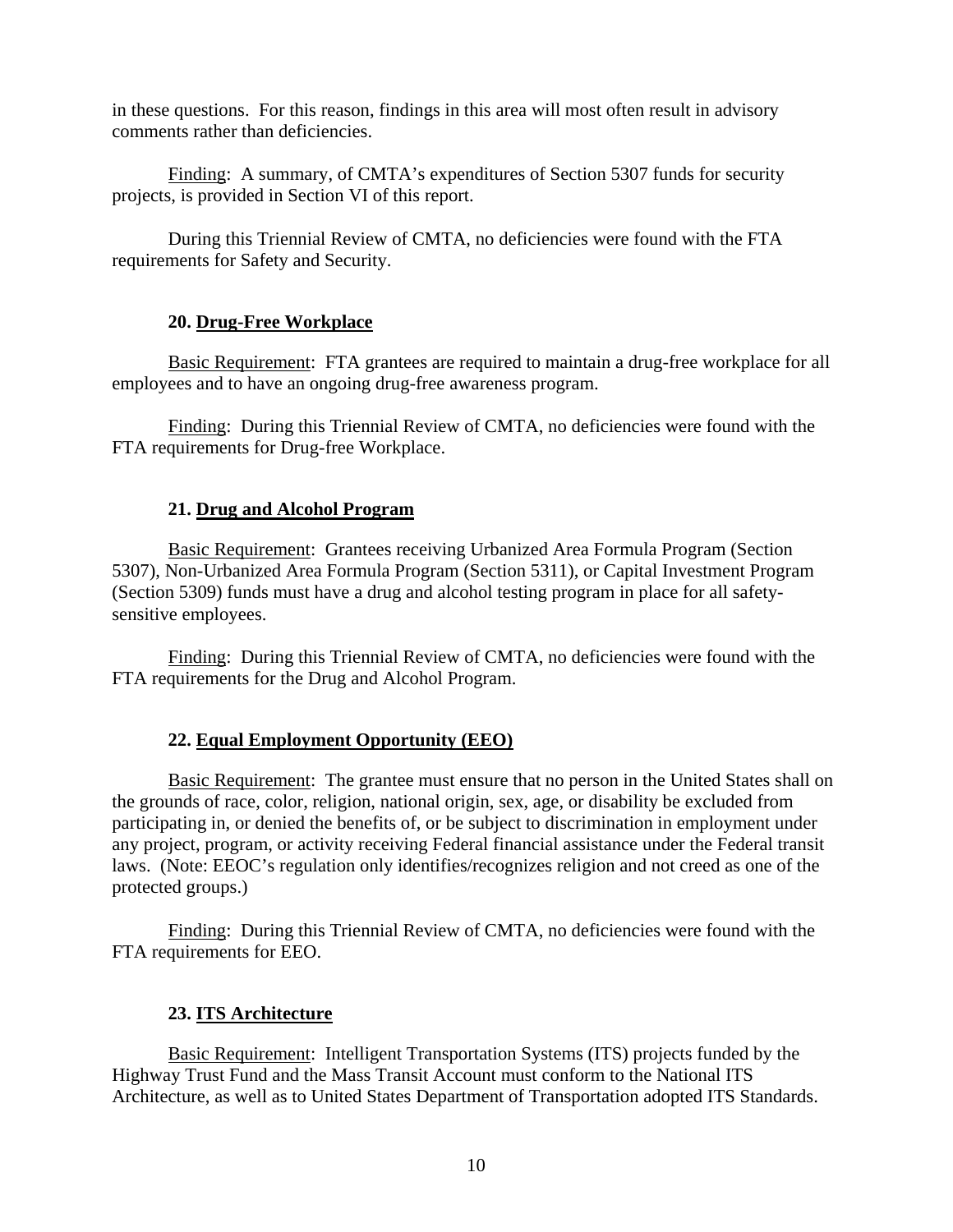Finding: During this Triennial Review of CMTA, no deficiencies were found with the FTA requirements for ITS Architecture.

#### **24. American Recovery and Reinvestment Act (ARRA)**

Basic Requirement: Grantees must have the legal, financial and technical capacity to carry out the proposed program of projects and meet the additional reporting requirements for its ARRA-funded grant activities.

CMTA was awarded one ARRA grant, TX-96-X024. This grant is specifically for the following projects:

- The Rails with Trails Project.
- Surveillance and Security equipment purchasing and replacement.
- Vehicle replacement.
- Operating Assistance.

Finding: During this Triennial Review of CMTA, no deficiencies were found with the FTA requirements for ARRA.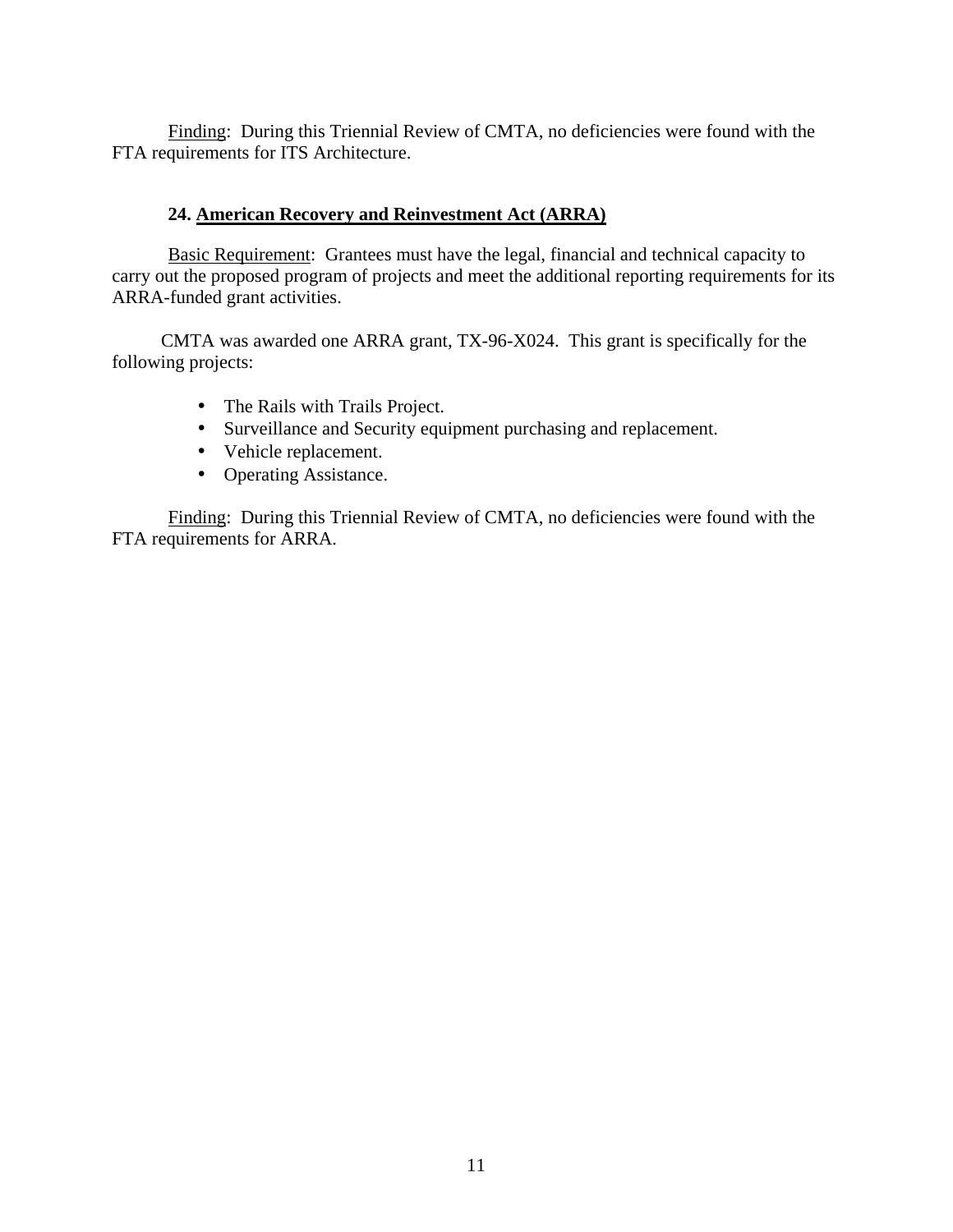| <b>Review Area</b>                                   | <b>Finding</b> | <b>Deficiency</b>                                   | <b>Corrective Action</b>                                                                                                                                                                                                                                                                                                                                                                                                                                                                                                                                                                                                                                                                                                                                                                                                                                          | <b>Response</b><br><b>Date</b> | Date<br><b>Closed</b> |
|------------------------------------------------------|----------------|-----------------------------------------------------|-------------------------------------------------------------------------------------------------------------------------------------------------------------------------------------------------------------------------------------------------------------------------------------------------------------------------------------------------------------------------------------------------------------------------------------------------------------------------------------------------------------------------------------------------------------------------------------------------------------------------------------------------------------------------------------------------------------------------------------------------------------------------------------------------------------------------------------------------------------------|--------------------------------|-----------------------|
| 1.<br>Legal                                          | ND             |                                                     |                                                                                                                                                                                                                                                                                                                                                                                                                                                                                                                                                                                                                                                                                                                                                                                                                                                                   |                                |                       |
| Financial<br>2.                                      | ND             |                                                     |                                                                                                                                                                                                                                                                                                                                                                                                                                                                                                                                                                                                                                                                                                                                                                                                                                                                   |                                |                       |
| Technical<br>3.                                      | ND             |                                                     |                                                                                                                                                                                                                                                                                                                                                                                                                                                                                                                                                                                                                                                                                                                                                                                                                                                                   |                                |                       |
| 4.<br>Satisfactory<br>Continuing<br>Control          | $D-02$         | Lacking excess real<br>property utilization<br>plan | Provide the FTA Regional Office<br>a written excess real property<br>utilization plan for all property no<br>longer needed to carry out any<br>transit purpose. The CMTA's<br>plan should identify and explain<br>the reason for the excess property.<br>It should follow FTA Circular<br>5010.1D and the inventory list<br>should include such things as:<br>property location, summary of any<br>conditions on the title, original<br>acquisition cost, Federal<br>participation ratio, FTA grant<br>number, appraised value and date,<br>description of improvements,<br>current use of the property, and<br>anticipated or proposed<br>disposition or action. In addition<br>CMTA should submit to the<br>Regional Office a written<br>procedure that requires internal<br>approvals by appropriate officials<br>for the disposition of FTA funded<br>assets. | 7/14/2012                      | 6/6/2010              |
| 5.<br>Maintenance                                    | ND             |                                                     |                                                                                                                                                                                                                                                                                                                                                                                                                                                                                                                                                                                                                                                                                                                                                                                                                                                                   |                                |                       |
| 6.<br>Procurement                                    | ND             |                                                     |                                                                                                                                                                                                                                                                                                                                                                                                                                                                                                                                                                                                                                                                                                                                                                                                                                                                   |                                |                       |
| 7.<br>Disadvantaged<br><b>Business</b><br>Enterprise | ND             |                                                     |                                                                                                                                                                                                                                                                                                                                                                                                                                                                                                                                                                                                                                                                                                                                                                                                                                                                   |                                |                       |
| 8.<br><b>Buy America</b>                             | ND             |                                                     |                                                                                                                                                                                                                                                                                                                                                                                                                                                                                                                                                                                                                                                                                                                                                                                                                                                                   |                                |                       |
| 9.<br>Debarment and<br>Suspension                    | ND             |                                                     |                                                                                                                                                                                                                                                                                                                                                                                                                                                                                                                                                                                                                                                                                                                                                                                                                                                                   |                                |                       |
| 10. Lobbying                                         | ND             |                                                     |                                                                                                                                                                                                                                                                                                                                                                                                                                                                                                                                                                                                                                                                                                                                                                                                                                                                   |                                |                       |
| 11. Planning/POP                                     | ND             |                                                     |                                                                                                                                                                                                                                                                                                                                                                                                                                                                                                                                                                                                                                                                                                                                                                                                                                                                   |                                |                       |
| 12. Title VI                                         | ND             |                                                     |                                                                                                                                                                                                                                                                                                                                                                                                                                                                                                                                                                                                                                                                                                                                                                                                                                                                   |                                |                       |
| 13. Public Comment<br>on Fare and<br>Service Changes | ND             |                                                     |                                                                                                                                                                                                                                                                                                                                                                                                                                                                                                                                                                                                                                                                                                                                                                                                                                                                   |                                |                       |
| 14. Half Fare                                        | ND             |                                                     |                                                                                                                                                                                                                                                                                                                                                                                                                                                                                                                                                                                                                                                                                                                                                                                                                                                                   |                                |                       |
| 15. ADA                                              | ND             |                                                     |                                                                                                                                                                                                                                                                                                                                                                                                                                                                                                                                                                                                                                                                                                                                                                                                                                                                   |                                |                       |
| 16. Charter Bus                                      | ND             |                                                     |                                                                                                                                                                                                                                                                                                                                                                                                                                                                                                                                                                                                                                                                                                                                                                                                                                                                   |                                |                       |
| 17. School Bus                                       | ND             |                                                     |                                                                                                                                                                                                                                                                                                                                                                                                                                                                                                                                                                                                                                                                                                                                                                                                                                                                   |                                |                       |
| 18. National Transit<br>Database                     | ND             |                                                     |                                                                                                                                                                                                                                                                                                                                                                                                                                                                                                                                                                                                                                                                                                                                                                                                                                                                   |                                |                       |
| 19. Safety and<br>Security                           | ND             |                                                     |                                                                                                                                                                                                                                                                                                                                                                                                                                                                                                                                                                                                                                                                                                                                                                                                                                                                   |                                |                       |

## **V. SUMMARY OF FINDINGS AND CORRECTIVE ACTIONS**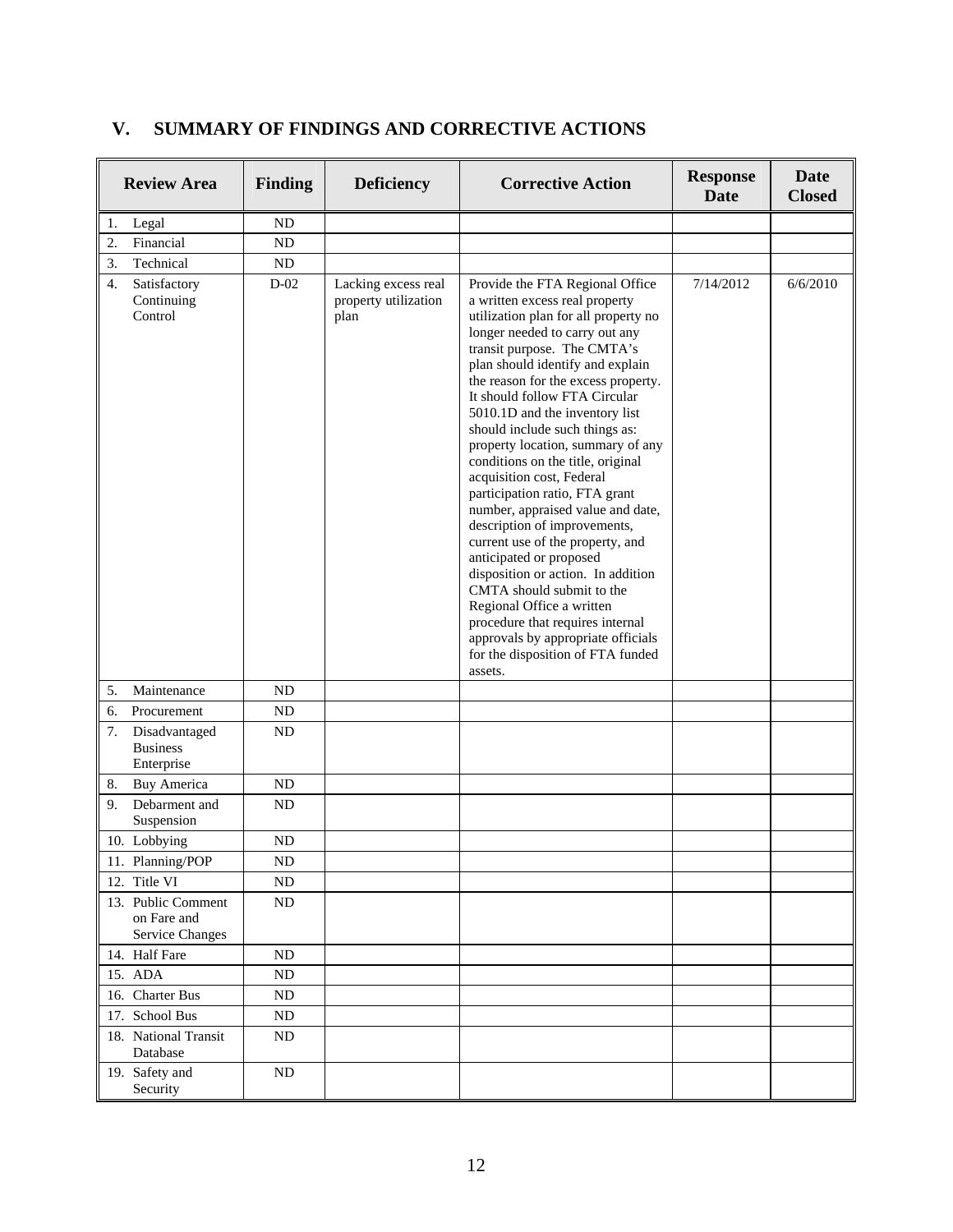| <b>Review Area</b>                     | <b>Finding</b> | <b>Deficiency</b> | <b>Corrective Action</b> | <b>Response</b><br>Date | Date<br><b>Closed</b> |
|----------------------------------------|----------------|-------------------|--------------------------|-------------------------|-----------------------|
| 20. Drug-Free<br>Workplace             | ND.            |                   |                          |                         |                       |
| 21. Drug and<br>Alcohol Program        | ND.            |                   |                          |                         |                       |
| 22. Equal<br>Employment<br>Opportunity | ND             |                   |                          |                         |                       |
| 23. ITS Architecture                   | ND             |                   |                          |                         |                       |
| 24. ARRA                               | ND             |                   |                          |                         |                       |

Findings:  $ND = No$  Deficiencies;  $D = Deficient$ ;  $AC = Advisory$  Comment;  $NA = Not$  Applicable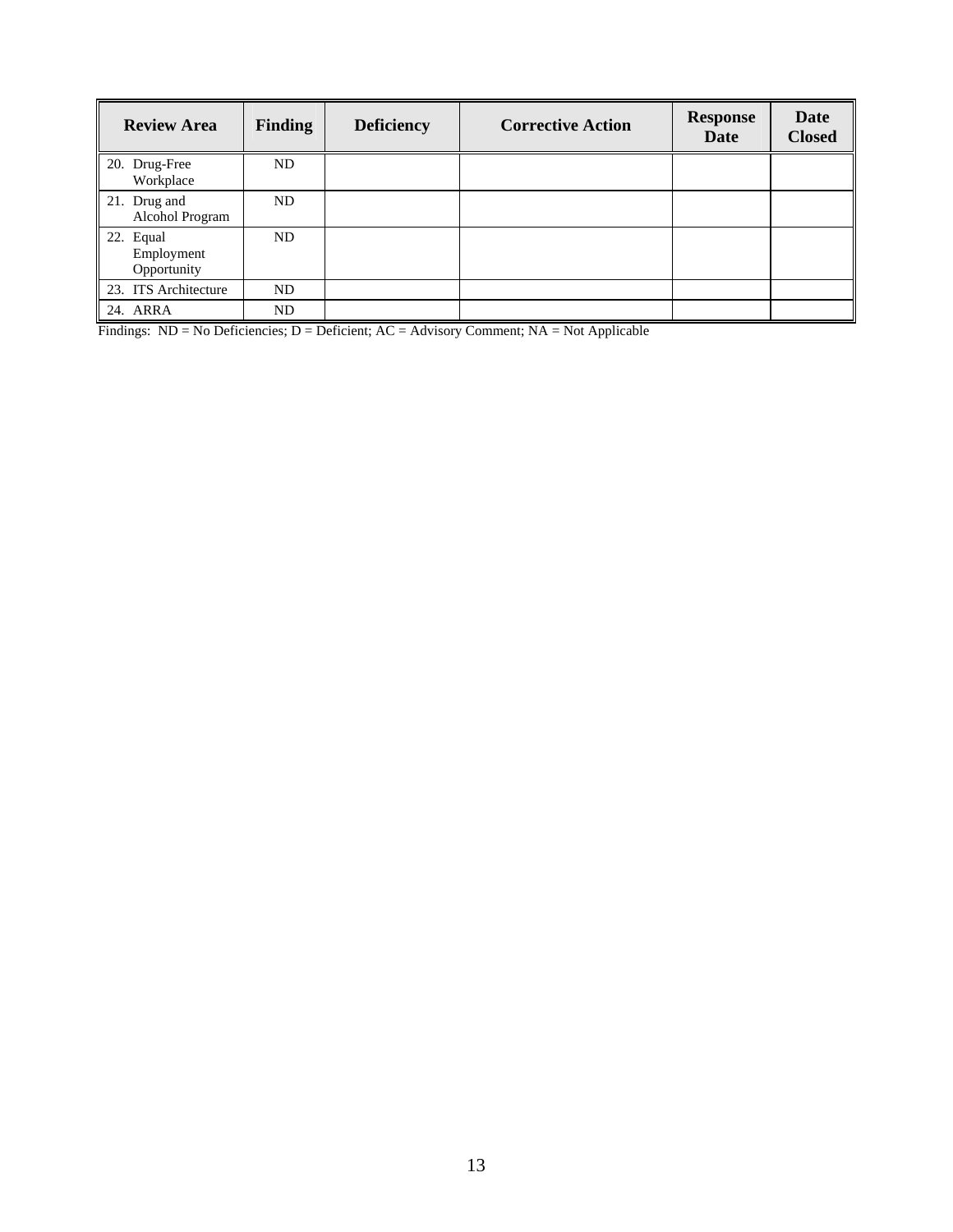## **VI. TRANSIT SECURITY EXPENDITURES**

Does the grantee expend one percent or more of its Section 5307 Urbanized Area Formula Grant funds for transit security?

| FY2009:   Yes: |  | No: |  |
|----------------|--|-----|--|
| $FY2010:$ Yes: |  | No: |  |
| $FY2011:$ Yes: |  | No: |  |

If no, why does the grantee consider such expenditure unnecessary (check all that apply):

| $X \mid$ No deficiency found from a threat and vulnerability assessment           |  |  |
|-----------------------------------------------------------------------------------|--|--|
| TSA/FTA Security and Emergency Management Action Items met or exceeded            |  |  |
| $X$ Other (please describe): No Security funding was obligated from the FY2011    |  |  |
| apportionment. The spending amount of 5307 security reported above as             |  |  |
| \$344,443 can be attributed to prior year obligations of 5307 funds for security. |  |  |

| <b>Security Funding</b>                                                                  | <b>FTA Section 5307 Funds</b> |                |                |
|------------------------------------------------------------------------------------------|-------------------------------|----------------|----------------|
|                                                                                          | <b>FY 2009</b>                | <b>FY 2010</b> | <b>FY 2011</b> |
| Total amount of 5307 funds expended                                                      | \$23,830,199                  | \$42,720,703   | \$18,863,868   |
| Amount of 5307 funds expended on security                                                | \$188,200                     | \$112,920      | \$344,443      |
| Percent of 5307 funds expended on security                                               | 0.8%                          | 0.26%          | 1.8%           |
| <b>Infrastructure/Capital Improvement Security Projects:</b>                             |                               |                |                |
| Lighting, fencing & perimeter control                                                    |                               |                |                |
| CCTV and surveillance technology                                                         | \$188,200                     | \$112,920      | \$344,443      |
| Communications systems                                                                   |                               |                |                |
| Security planning                                                                        |                               |                |                |
| Drills & tabletop exercises                                                              |                               |                |                |
| Employee security training                                                               |                               |                |                |
| Other security-related infrastructure $\&$<br>capital improvements (please list)         |                               |                |                |
| Operating/Personnel Expenditures (for agencies in areas with populations under 200,000): |                               |                |                |
| Contracted security force                                                                |                               |                |                |
| In-house security force                                                                  |                               |                |                |
| Other security-related operating<br>expenditures (please list)                           |                               |                |                |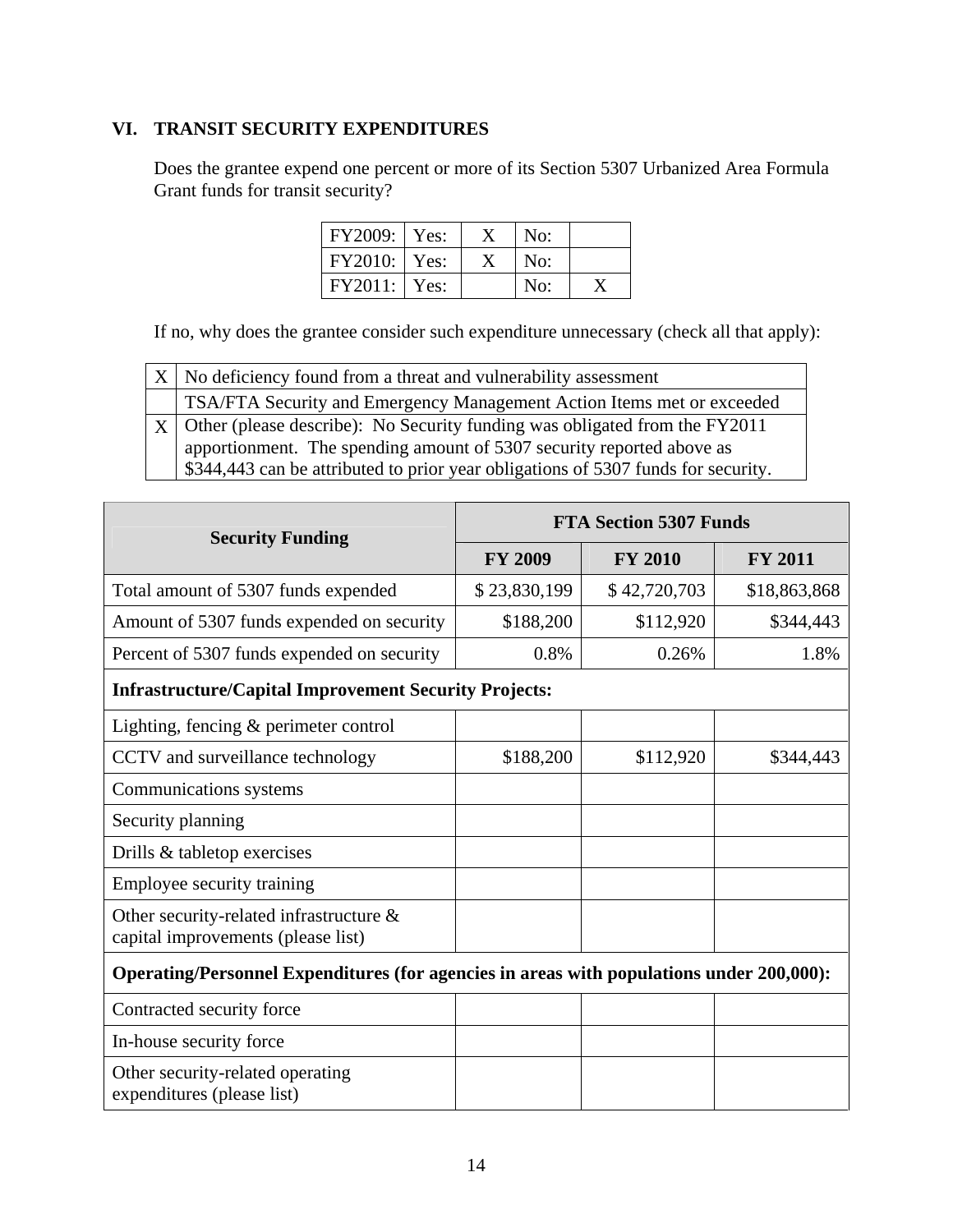## **VII. ATTENDEES**

| <b>Name</b>            | <b>Title/Organization</b>       | <b>Phone</b><br><b>Number</b> | <b>E-mail Address</b>                   |
|------------------------|---------------------------------|-------------------------------|-----------------------------------------|
| <b>CMTA</b>            |                                 |                               |                                         |
| Muhammad Abdullah      | <b>Contracts Administrator</b>  | 512-369-6019                  | muhammad.abdullah@capmetro.org          |
| Doug Allen             | EVP/CDO                         | 512-389-7451                  | doug.allen@capmetro.org                 |
| Earl Atkinson          | <b>Procurement Director</b>     | 512-369-6074                  | earlatkinson@capmetro.org               |
| Caroline Beyer         | <b>VP</b> Internal Audit        | 512-369-7560                  | caroline.beyer@capmetro.org             |
| James Bush             | Bus/Paratransit                 | 512-369-6545                  | james.bush@capmetro.org                 |
| Kamal Butala           | Finance                         | 512-369-6244                  | kamal.butala@capmetro.org               |
| Dinita Caldwell        | <b>Bus Devel/DBE Officer</b>    | 512-389-7434                  | dinita.caldwell@capmetro.org            |
| Kerri Butcher          | <b>Inerim Chief Counsel</b>     | 512-369-6287                  | kerri.butcher@capmetro.org              |
| Devy Cheatham-Lambkin  | <b>Internal Auditor</b>         | 512-369-7422                  | devy.lambkin@capmetro.org               |
| Liana Chelaru          | <b>BPS</b>                      | 512-369-7586                  | liana.chelaru@capmetro.org              |
| John-Michael Cortez    | Mgr-Comm. Involvement           | 512-369-6201                  | john-michael.cortez@capmetro.org        |
| Dan Dawson             | VP Mkt & Comm                   | 512-369-6550                  | dan.dawson@capmetro.org                 |
| Roberto Gonzalez       | Planning                        | 512-369-6035                  | roberto.gonzalez@capmetro.org           |
| <b>Carmen Gonzales</b> | Bus. Dev. Contract Comp.        | 512-369-6255                  | carmen.gonzales@capmetro.org            |
| <b>Todd Hemingson</b>  | VP Planning & Development       | 512-369-6036                  | todd.hemingson@capmetro.org             |
| Elizabeth Herrera      | D & A Program Coordinator       | 512-389-7508                  | elizabeth.herrera@capmetro.org          |
| <b>Israel Herculn</b>  | Security Admin                  | 512-369-6012                  | israel.herculn@capmetro.org             |
| James Horan            | <b>Financial Analyst/Grants</b> | 512-369-7782                  | james.horan@capmetro.org                |
| <b>James Hoskins</b>   | Safety Mgr.                     | 512-369-6026                  | james.hoskins@capmetro.org              |
| Joe Iannello           | <b>CIO</b>                      | 512-369-6207                  | joe.iannello@capmetro.org               |
| John Jones             | Mgr of Security                 | 512-634-6601                  | john.jones@capmetro.org                 |
| Martin Kareithi        | <b>ADA</b> Specialist           | 512-369-7583                  | martin.kareithia@capmetro.org           |
| Pam Laine              | Controller                      | 512-389-7564                  | pamela.laine@capmetro.org               |
| <b>Scott Lansing</b>   | Gen. Mgr. First Transit         | 512-852-7201                  | scott.lansing@firstgroup.com            |
| <b>Andrew Murphy</b>   | QA Vehicle Maintenance          | 512-389-7566                  | andrew.murphy@capmetro.org              |
| Michael Nyron          | <b>Risk Manager</b>             | 512-389-7549                  | michael.nyron@capmetro.org              |
| Michael Pavlik         | <b>Staff Acct. Fixed Assets</b> | 512-369-4229                  | michael.pavlik@capmetro.org             |
| Kim Peterson           | HR & Talent Mgr                 | 512-369-6274                  | kim.peterson@capmetro.org               |
| <b>Steve Privette</b>  | Veolia Transp. Maint. Mgr       | 512-276-7868                  | steve.privette@veoliatransportation.com |
| Mary Quintero          | Contracts Admin.                | 512-369-6225                  | mary.quintero@capmetro.org              |
| Jane Schroter          | <b>ITPMO/IT</b>                 | 512-369-6073                  | jane.schroter@capmetro.org              |
| Larry Serrano          | Asst. Gen Mgr                   | 512-852-7210                  | larry.serrano@firstgroup.com            |
| Donna Simmons          | HR Director/Risk Mgmt.          | 512-389-7520                  | donna.simmons@capmetro.org              |
| Kris Turner            | <b>Business System Analyst</b>  | 512-609-1552                  | kris.truner@capmetro.org                |
| Rafael Villarreal Jr.  | <b>Contract Manager</b>         | 512-389-7484                  | rafael.villarreal@capmetro.org          |
| Dottie Watkins         | VP Bus and Para Services        | 512-389-7439                  | dottie.watkins@capmetro.org             |
| Linda Watson           | President/CEO                   | 512-389-7403                  | linda.watson@capmetro.org               |
| Carl Woodby            | Sr. Contract Perform. Mgr.      | 512-389-7491                  | carl.woodby@capmetro.org                |